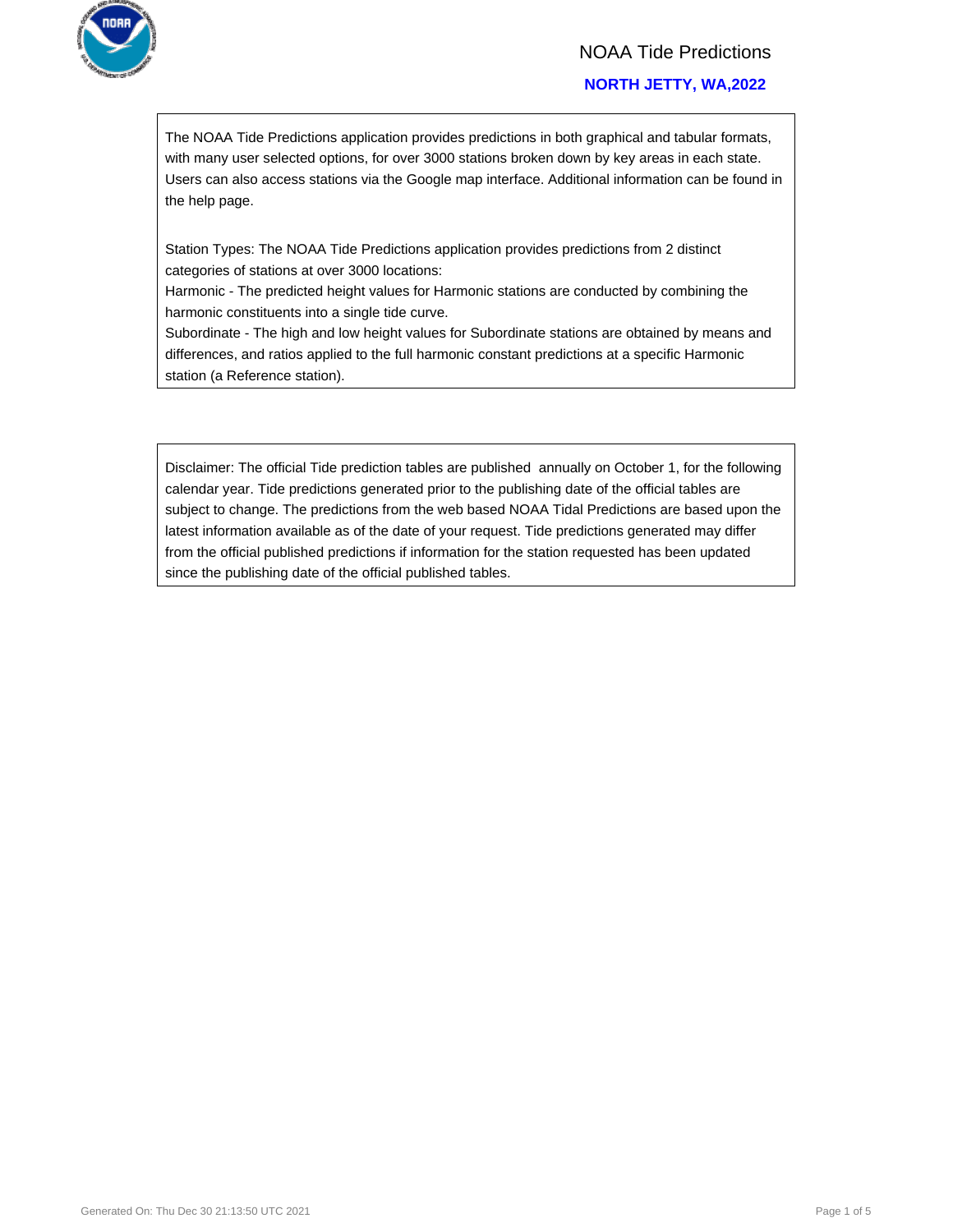

### **NOAA Tide Predictions**

### **NORTH JETTY, WA,2022 ( 46 16.4N / 124 04.3W )**

**Times and Heights of High and Low Waters**

|                                                                               |                                | January                                                                       |                                     |                |                                                                            |        | February                      |                                                                                |           |                              |                                                                                 |                                           |                                                                             |           |                             |
|-------------------------------------------------------------------------------|--------------------------------|-------------------------------------------------------------------------------|-------------------------------------|----------------|----------------------------------------------------------------------------|--------|-------------------------------|--------------------------------------------------------------------------------|-----------|------------------------------|---------------------------------------------------------------------------------|-------------------------------------------|-----------------------------------------------------------------------------|-----------|-----------------------------|
| Time                                                                          | Time                           | Height                                                                        |                                     | Time           |                                                                            | Height | Time                          | Height                                                                         |           | Time                         | Height                                                                          | Time                                      |                                                                             | Height    |                             |
| h m<br>04:26 AM 3.7<br>10:36 AM 9.5<br>Sa 05:43 PM -1.2                       | ft<br>cm<br>113<br>290<br>-37  | h m<br>16 12:13 AM 6.7<br>05:03 AM 4.1<br>Su 11:03 AM 8.2<br>06:06 PM -0.1    | ft<br>cm<br>204<br>125<br>250<br>-3 | 1<br>$\bullet$ | h m<br>01:01 AM 7.5<br>06:13 AM 2.9<br>Tu 12:16 PM 9.2<br>07:04 PM -1.2    | ft     | cm<br>229<br>88<br>280<br>-37 | h m<br><b>16</b> 12:57 AM 7.0<br>06:12 AM<br>W 12:10 PM 8.0<br>O 06:49 PM -0.3 | ft<br>3.0 | cm<br>213<br>91<br>244<br>-9 | h m<br>1<br>05:11 AM 2.5<br>11:19 AM 8.5<br>Tu 05:59 PM                         | ft<br>сm<br>76<br>259<br>$-27$<br>$-0.9$  | h m<br><b>16</b> 12:44 AM<br>06:08 AM 2.5<br>W 12:13 PM 7.4<br>06:40 PM 0.0 | ft<br>6.8 | cm<br>207<br>76<br>226<br>0 |
| 12:29 AM 7.1<br>05:24 AM 3.7<br>Su 11:29 AM 9.6<br>06:33 PM -1.4<br>$\bullet$ | 216<br>113<br>293<br>-43       | 17 12:53 AM 6.8<br>05:47 AM 4.0<br>M 11:42 AM 8.2<br>06:42 PM -0.2<br>$\circ$ | 207<br>122<br>250<br>-6             | 2              | 01:44 AM 7.7<br>07:04 AM 2.5<br>W 01:06 PM 8.9<br>07:44 PM -1.0            |        | 235<br>76<br>271<br>$-30$     | 17 01:27 AM 7.2<br>06:51 AM 2.5<br>Th 12:50 PM 8.0<br>07:19 PM -0.3            |           | 219<br>76<br>244<br>$-9$     | 12:33 AM 7.6<br>06:03 AM 1.9<br>12:10 PM 8.4<br>W<br>06:38 PM -0.7<br>$\bullet$ | 232<br>58<br>256<br>$-21$                 | <b>17</b> 01:15 AM 7.1<br>06:50 AM 1.8<br>Th 12:56 PM 7.5<br>07:14 PM 0.0   |           | 216<br>55<br>229<br>0       |
| 3<br>01:20 AM 7.4<br>06:20 AM 3.5<br>M 12:20 PM 9.6<br>07:21 PM -1.4          | 226<br>107<br>293<br>-43       | 18801:29 AM 6.9<br>06:29 AM 3.8<br>Tu 12:20 PM 8.3<br>07:15 PM -0.3           | 210<br>116<br>253<br>-9             | 3              | 02:24 AM 7.8<br>07:53 AM 2.1<br>Th 01:55 PM 8.4<br>08:22 PM -0.5           |        | 238<br>64<br>256<br>$-15$     | <b>18</b> 01:55 AM 7.4<br>07:30 AM 2.1<br>01:30 PM 7.8<br>07:49 PM -0.1        |           | 226<br>64<br>238<br>-3       | 01:11 AM 7.8<br>3<br>06:50 AM 1.4<br>Th 12:57 PM 8.2<br>07:15 PM -0.4           | 238<br>43<br>250<br>$-12$                 | 18 01:43 AM 7.4<br>07:31 AM 1.2<br>01:40 PM 7.5<br>$O$ 07:46 PM 0.2         |           | 226<br>37<br>229<br>6       |
| 02:08 AM 7.5<br>4<br>07:14 AM 3.3<br>Tu 01:12 PM 9.3<br>08:07 PM -1.2         | 229<br>101<br>283<br>$-37$     | 19 02:03 AM 7.0<br>07:08 AM 3.6<br>W 12:57 PM 8.2<br>07:47 PM -0.3            | 213<br>110<br>250<br>-9             | 4<br>F         | 03:01 AM 7.9<br>08:41 AM 1.9<br>02:44 PM 7.7<br>08:57 PM 0.1               |        | 241<br>58<br>235<br>3         | 1902:22 AM 7.6<br>08:08 AM 1.7<br>Sa 02:13 PM 7.5<br>08:18 PM 0.4              |           | 232<br>52<br>229<br>12       | 01:45 AM 7.9<br>4<br>07:35 AM<br>F<br>01:44 PM 7.8<br>07:48 PM                  | 241<br>30<br>1.0<br>238<br>0.1<br>3       | 1902:10 AM 7.7<br>08:10 AM 0.7<br>Sa 02:24 PM 7.4<br>08:18 PM 0.6           |           | 235<br>21<br>226<br>18      |
| 5<br>02:54 AM 7.6<br>08:07 AM 3.1<br>W 02:04 PM 8.8<br>08:50 PM -0.8          | 232<br>94<br>268<br>$-24$      | $2002:35$ AM 7.1<br>07:46 AM 3.3<br>Th 01:36 PM 8.0<br>08:16 PM -0.2          | 216<br>101<br>244<br>-6             | 5              | 03:38 AM 7.9<br>09:28 AM 1.8<br>Sa 03:34 PM 7.0<br>09:31 PM 0.9            |        | 241<br>55<br>213<br>27        | 2002:50 AM 7.8<br>08:49 AM 1.3<br>Su 03:00 PM 7.0<br>08:50 PM 1.0              |           | 238<br>40<br>213<br>30       | 02:18 AM 8.0<br>5<br>08:17 AM<br>Sa 02:29 PM 7.2<br>08:20 PM                    | 244<br>24<br>0.8<br>219<br>24<br>0.8      | 2002:38 AM 8.0<br>08:50 AM 0.3<br>Su 03:10 PM 7.1<br>08:51 PM 1.1           |           | 244<br>9<br>216<br>34       |
| 03:39 AM 7.7<br>6<br>09:00 AM 2.9<br>Th 02:57 PM 8.1<br>09:32 PM -0.2         | 235<br>88<br>247<br>-6         | 21 03:04 AM 7.2<br>08:25 AM 3.0<br>F<br>02:17 PM 7.7<br>08:46 PM 0.1          | 219<br>91<br>235<br>3               | 6              | 04:13 AM 7.8<br>10:19 AM 1.8<br>Su 04:28 PM 6.2<br>10:05 PM 1.8            |        | 238<br>55<br>189<br>55        | 21 03:21 AM 8.0<br>09:34 AM 1.2<br>M 03:53 PM 6.4<br>09:25 PM 1.7              |           | 244<br>37<br>195<br>52       | 02:48 AM 7.9<br>6<br>08:59 AM<br>Su 03:16 PM 6.6<br>08:50 PM                    | 241<br>24<br>0.8<br>201<br>1.5<br>46      | 21 03:09 AM 8.3<br>09:32 AM 0.0<br>M 04:00 PM 6.7<br>09:26 PM 1.7           |           | 253<br>0<br>204<br>52       |
| 7<br>04:23 AM 7.6<br>09:56 AM 2.8<br>F<br>03:52 PM 7.3<br>10:13 PM 0.5        | 232<br>85<br>223<br>15         | $2203:34$ AM 7.3<br>09:07 AM 2.7<br>Sa 03:02 PM 7.2<br>09:18 PM 0.6           | 223<br>82<br>219<br>18              | 7              | 04:49 AM 7.6<br>11:14 AM 1.9<br>M 05:30 PM 5.5<br>10:45 PM 2.7             |        | 232<br>58<br>168<br>82        | 22 03:57 AM 8.2<br>10:28 AM 1.1<br>Tu 04:59 PM 5.7<br>10:07 PM 2.6             |           | 250<br>34<br>174<br>79       | 03:17 AM 7.7<br>7<br>09:41 AM<br>04:06 PM 6.0<br>м<br>09:21 PM                  | 235<br>0.9<br>27<br>183<br>2.3<br>70      | 22 03:43 AM 8.4<br>10:18 AM 0.0<br>Tu 04:56 PM 6.2<br>10:05 PM 2.4          |           | 256<br>0<br>189<br>73       |
| 8<br>05:07 AM 7.6<br>10:55 AM 2.7<br>Sa 04:53 PM 6.4<br>10:56 PM              | 232<br>82<br>195<br>43<br>1.4  | 23 04:06 AM 7.5<br>09:55 AM 2.5<br>Su 03:56 PM 6.6<br>09:54 PM 1.2            | 229<br>76<br>201<br>37              | 8              | 05:29 AM 7.4<br>12:17 PM 1.9<br>Tu 06:43 PM 5.1<br>$\bullet$ 11:34 PM 3.5  |        | 226<br>58<br>155<br>107       | 23 04:41 AM 8.2<br>11:37 AM 1.1<br>W 06:20 PM 5.2<br>$\bullet$ 11:03 PM 3.4    |           | 250<br>34<br>158<br>104      | 03:47 AM 7.5<br>8<br>10:27 AM<br>Tu 05:03 PM 5.5<br>09:57 PM                    | 229<br>37<br>1.2<br>168<br>3.1<br>94      | 23 04:23 AM 8.4<br>11:13 AM 0.2<br>W 06:03 PM 5.7<br>10:53 PM 3.2           |           | 256<br>6<br>174<br>98       |
| 9<br>05:51 AM 7.6<br>12:00 PM 2.5<br>Su 06:02 PM 5.7<br>$\bullet$ 11:43 PM    | 232<br>76<br>174<br>67<br>2.2  | 24 04:42 AM 7.7<br>10:53 AM 2.2<br>M 05:02 PM 5.9<br>10:37 PM 2.0             | 235<br>67<br>180<br>61              | 9              | 06:14 AM 7.3<br>01:26 PM 1.7<br>W 08:03 PM 5.1                             |        | 223<br>52<br>155              | 24 05:37 AM 8.0<br>12:59 PM 1.0<br>Th 07:51 PM 5.2                             |           | 244<br>30<br>158             | 04:21 AM 7.2<br>11:22 AM 1.5<br>06:11 PM 5.1<br>W<br>10:44 PM                   | 219<br>46<br>155<br>3.8<br>116            | 24 05:11 AM 8.1<br>12:21 PM 0.5<br>Th 07:21 PM 5.4<br>11:58 PM 3.8          |           | 247<br>15<br>165<br>116     |
| 1006:37 AM 7.6<br>01:08 PM<br>M 07:18 PM 5.3                                  | 232<br>2.1<br>64<br>162        | 25 05:25 AM 7.9<br>12:03 PM 1.9<br>Tu 06:24 PM 5.4<br><b>⊕</b> 11:32 PM 2.8   | 241<br>58<br>165<br>85              |                | <b>10</b> 12:38 AM 4.1<br>07:08 AM 7.1<br>Th 02:33 PM 1.4<br>09:18 PM      | 5.3    | 125<br>216<br>43<br>162       | 25 12:23 AM 4.0<br>06:46 AM 7.9<br>F<br>02:19 PM 0.6<br>09:13 PM               | 5.5       | 122<br>241<br>18<br>168      | 1005:04 AM 6.9<br>12:30 PM<br>Th 07:29 PM 5.0<br>$O$ 11:52 PM                   | 210<br>52<br>$-1.7$<br>152<br>131<br>-4.3 | 25 06:14 AM 7.7<br>01:42 PM 0.6<br>08:43 PM 5.4<br>F<br>$\mathbf 0$         |           | 235<br>18<br>165            |
| 11 12:35 AM 2.9<br>07:23 AM 7.6<br>Tu 02:13 PM 1.6<br>08:34 PM 5.3            | 88<br>232<br>49<br>162         | 26 06:16 AM 8.1<br>01:21 PM 1.4<br>W 07:56 PM 5.3                             | 247<br>43<br>162                    | F              | <b>11</b> 01:51 AM 4.4<br>08:08 AM 7.1<br>03:31 PM 1.0<br>10:19 PM 5.8     |        | 134<br>216<br>30<br>177       | 26 01:52 AM 4.1<br>08:04 AM 7.9<br>Sa 03:28 PM 0.1<br>10:18 PM                 | 6.1       | 125<br>241<br>3<br>186       | 11 06:03 AM 6.6<br>01:45 PM 1.6<br>F<br>08:44 PM 5.2                            | 201<br>49<br>158                          | $2601:27$ AM 4.0<br>07:33 AM 7.3<br>Sa 03:01 PM 0.4<br>09:56 PM 5.8         |           | 122<br>223<br>12<br>177     |
| 1201:32 AM 3.5<br>08:10 AM 7.7<br>W 03:11 PM<br>09:43 PM 5.6                  | 107<br>235<br>34<br>1.1<br>171 | 27 12:41 AM 3.6<br>07:16 AM 8.3<br>Th 02:36 PM 0.7<br>09:21 PM 5.6            | 110<br>253<br>21<br>171             |                | 1202:57 AM 4.4<br>09:07 AM 7.3<br>Sa 04:20 PM 0.6<br>11:07 PM 6.2          |        | 134<br>223<br>18<br>189       | 27 03:10 AM 3.8<br>09:18 AM 8.1<br>Su 04:26 PM -0.4<br>11:09 PM 6.7            |           | 116<br>247<br>$-12$<br>204   | 1201:16 AM 4.5<br>07:18 AM 6.5<br>Sa 02:50 PM<br>09:45 PM 5.6                   | 137<br>198<br>1.3<br>40<br>171            | 27 02:55 AM 3.8<br>08:58 AM 7.2<br>Su 04:07 PM 0.1<br>10:54 PM 6.4          |           | 116<br>219<br>3<br>195      |
| 1302:30 AM 3.9<br>08:56 AM 7.8<br>Th 04:01 PM 0.7<br>10:41 PM 6.0             | 119<br>238<br>21<br>183        | 28 01:59 AM 4.0<br>08:21 AM 8.6<br>F<br>03:42 PM 0.0<br>10:30 PM 6.1          | 122<br>262<br>- 0<br>186            |                | 13 03:55 AM 4.1<br>09:59 AM 7.5<br>Su 05:03 PM 0.3<br>11:48 PM 6.5         |        | 125<br>229<br>9<br>198        | 28 04:15 AM 3.2<br>10:22 AM 8.4<br>M 05:15 PM -0.8<br>11:53 PM 7.2             |           | 98<br>256<br>$-24$<br>219    | 1303:31 AM 4.2<br>09:32 AM 6.6<br>Su 04:42 PM 0.8<br>11:32 PM 6.0               | 128<br>201<br>24<br>183                   | 28 04:08 AM 3.1<br>10:14 AM 7.3<br>M 05:01 PM -0.1<br>11:41 PM 6.9          |           | 94<br>223<br>$-3$<br>210    |
| 14 03:25 AM 4.1<br>09:41 AM 7.9<br>F<br>04:47 PM 0.3<br>11:30 PM 6.4          | 125<br>241<br>9<br>195         | $2903:12$ AM 4.0<br>09:25 AM 8.8<br>Sa 04:40 PM -0.6<br>11:27 PM 6.6          | 122<br>268<br>-18<br>201            |                | <b>14</b> 04:45 AM 3.8<br>10:46 AM 7.7<br>M 05:41 PM 0.0                   |        | 116<br>235<br>0               |                                                                                |           |                              | 14 04:32 AM 3.7<br>10:34 AM 6.9<br>M 05:26 PM 0.4                               | 113<br>210<br>12                          | 29 05:08 AM 2.2<br>11:17 AM 7.5<br>Tu 05:47 PM -0.3                         |           | 67<br>229<br>-9             |
| 15 04:16 AM 4.2<br>10:23 AM 8.1<br>Sa 05:28 PM 0.1                            | 128<br>247<br>3                | $3004:18$ AM 3.8<br>10:26 AM 9.1<br>Su 05:32 PM -1.0                          | 116<br>277<br>-30                   |                | <b>15</b> 12:24 AM 6.8<br>05:30 AM 3.4<br>Tu 11:29 AM 7.9<br>06:16 PM -0.2 |        | 207<br>104<br>241<br>-6       |                                                                                |           |                              | 15 12:10 AM 6.4<br>05:23 AM<br>Tu 11:26 AM 7.2<br>06:05 PM 0.1                  | 195<br>3.1<br>94<br>219<br>3              | 30 12:21 AM 7.4<br>06:01 AM 1.4<br>W 12:11 PM 7.6<br>06:28 PM -0.2          |           | 226<br>43<br>232<br>-6      |
|                                                                               |                                | 31 12:16 AM 7.1<br>05:18 AM 3.4<br>M 11:23 AM 9.2<br>06:20 PM -1.2            | 216<br>104<br>280<br>-37            |                |                                                                            |        |                               |                                                                                |           |                              |                                                                                 |                                           | 31 12:58 AM 7.7<br>06:49 AM 0.8<br>Th 01:01 PM 7.6<br>07:05 PM 0.1          |           | 235<br>24<br>232<br>3       |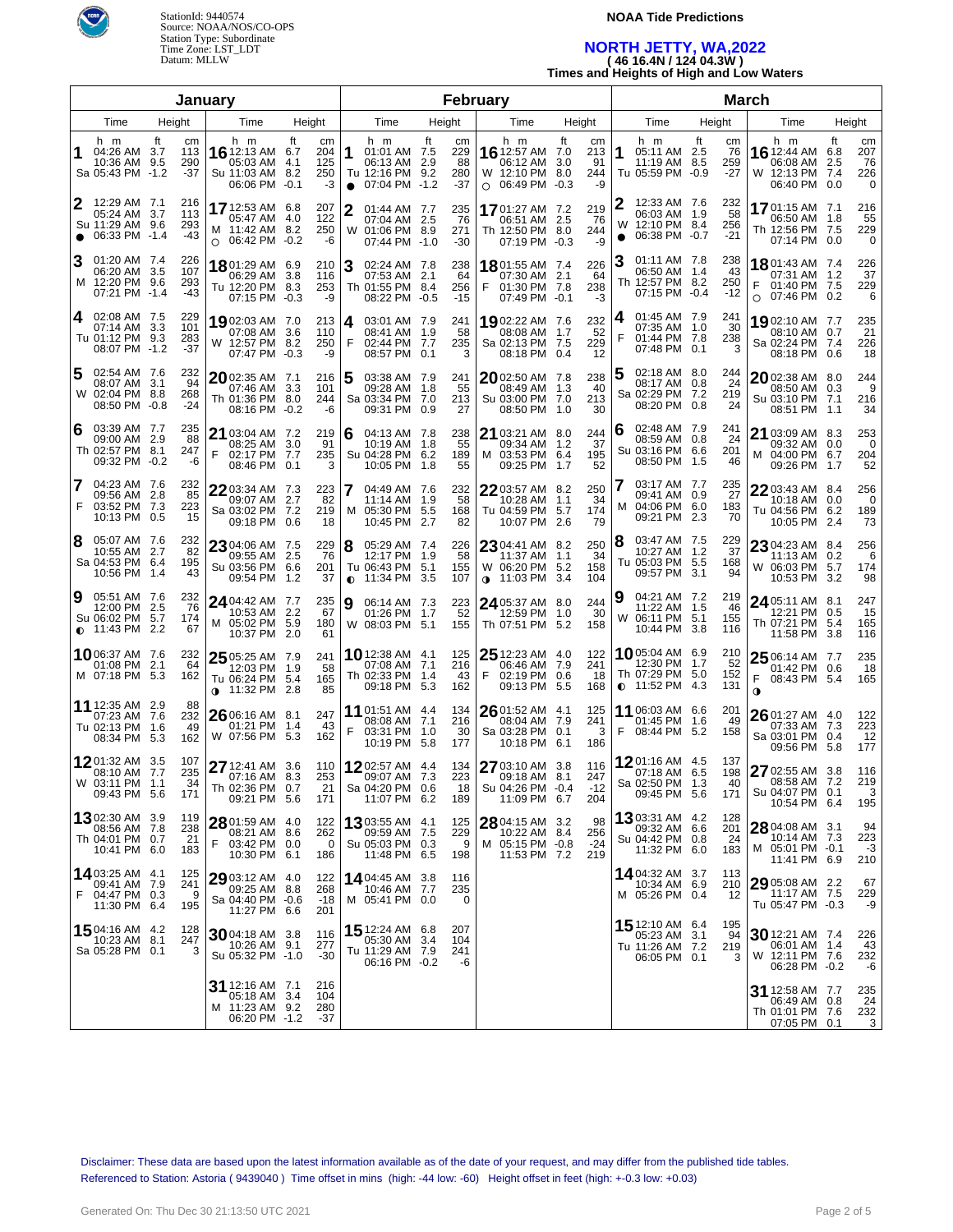

### **NOAA Tide Predictions**

## **NORTH JETTY, WA,2022 ( 46 16.4N / 124 04.3W )**

**Times and Heights of High and Low Waters**

|                        |                                                                          |                                                        | April                                                                            | May                                      |        |                                                                            |           |                                 |                                                                                    |                   |                                 |        |                                                                             |           |                                  |                                                                                |           |                                 |
|------------------------|--------------------------------------------------------------------------|--------------------------------------------------------|----------------------------------------------------------------------------------|------------------------------------------|--------|----------------------------------------------------------------------------|-----------|---------------------------------|------------------------------------------------------------------------------------|-------------------|---------------------------------|--------|-----------------------------------------------------------------------------|-----------|----------------------------------|--------------------------------------------------------------------------------|-----------|---------------------------------|
| Height<br>Time<br>Time |                                                                          | Height                                                 |                                                                                  | Time                                     | Height |                                                                            | Time      | Height                          |                                                                                    |                   | Time                            |        | Height                                                                      | Time      |                                  | Height                                                                         |           |                                 |
| 1<br>F                 | h m<br>01:32 AM 7.9<br>07:33 AM<br>01:47 PM<br>07:40 PM                  | ft<br>cm<br>241<br>9<br>0.3<br>226<br>7.4<br>0.6<br>18 | h m<br>16 12:55 AM 7.8<br>07:08 AM 0.0<br>Sa 01:30 PM 7.0<br>$\circ$ 07:10 PM    | ft<br>cm<br>238<br>0<br>213<br>34<br>1.1 | 1      | h m<br>01:19 AM 8.0<br>07:52 AM -0.5<br>Su 02:21 PM 6.6<br>07:38 PM        | ft<br>2.3 | cm<br>244<br>$-15$<br>201<br>70 | h m<br><b>16</b> 12:46 AM<br>07:34 AM -1.3<br>M 02:14 PM 6.7<br>$\circ$ 07:21 PM   | ft<br>8.7<br>-2.5 | cm<br>265<br>$-40$<br>204<br>76 | 1<br>W | h m<br>01:42 AM 7.7<br>08:45 AM -0.5<br>03:37 PM 6.2<br>08:27 PM            | ft<br>3.6 | cm<br>235<br>$-15$<br>189<br>110 | h m<br>16 01:56 AM<br>09:01 AM -1.8<br>Th 03:52 PM 6.7<br>08:53 PM 3.0         | Ħ.<br>8.9 | cm<br>271<br>$-55$<br>204<br>91 |
| 2                      | 02:03 AM 8.0<br>08:14 AM<br>Sa 02:32 PM<br>08:12 PM 1.1                  | 244<br>0.0<br>0<br>7.1<br>216<br>34                    | 1701:25 AM 8.2<br>07:51 AM -0.5<br>Su 02:18 PM 7.0<br>07:48 PM 1.5               | 250<br>$-15$<br>213<br>46                | 2      | 01:47 AM 8.0<br>08:29 AM -0.5<br>M 03:05 PM 6.4<br>08:13 PM 2.8            |           | 244<br>$-15$<br>195<br>85       | 17 01:26 AM 8.9<br>08:22 AM -1.5<br>Tu 03:07 PM 6.6<br>08:09 PM 2.8                |                   | 271<br>-46<br>201<br>85         | 2      | 02:14 AM 7.6<br>09:19 AM -0.3<br>Th 04:18 PM 6.0<br>09:06 PM 3.7            |           | 232<br>-9<br>183<br>113          | 17 02:49 AM 8.6<br>09:50 AM -1.6<br>04:43 PM 6.7<br>F<br>09:49 PM 2.9          |           | 262<br>$-49$<br>204<br>88       |
| 3                      | 02:31 AM 8.0<br>08:52 AM -0.1<br>Su 03:16 PM<br>08:44 PM 1.8             | 244<br>-3<br>204<br>6.7<br>55                          | 18 01:58 AM 8.6<br>08:34 AM -0.9<br>M 03:09 PM 6.8<br>08:27 PM 2.0               | 262<br>$-27$<br>207<br>61                |        | 02:14 AM 7.8<br>09:04 AM -0.3<br>Tu 03:49 PM 6.2<br>08:47 PM 3.2           |           | 238<br>-9<br>189<br>98          | 1802:10 AM 8.9<br>09:10 AM -1.5<br>W 04:02 PM 6.5<br>08:59 PM 3.1                  |                   | 271<br>-46<br>198<br>94         | 3<br>F | 02:49 AM 7.4<br>09:54 AM -0.1<br>05:00 PM 5.9<br>09:47 PM                   | -3.7      | 226<br>-3<br>180<br>113          | <b>18</b> 03:45 AM 8.0<br>$10:38$ AM $-1.1$<br>Sa 05:33 PM 6.8<br>10:49 PM 2.7 |           | 244<br>$-34$<br>207<br>82       |
| 4                      | 02:58 AM 7.9<br>09:29 AM 0.0<br>M 04:01 PM<br>09:15 PM 2.4               | 241<br>0<br>6.3<br>192<br>73                           | 1902:34 AM 8.7<br>09:19 AM -1.0<br>Tu 04:02 PM 6.5<br>09:09 PM 2.6               | 265<br>$-30$<br>198<br>79                | 4      | 02:42 AM 7.7<br>09:39 AM -0.1<br>W 04:34 PM 6.0<br>09:23 PM 3.5            |           | 235<br>-3<br>183<br>107         | 1902:57 AM 8.7<br>10:01 AM -1.3<br>Th 04:58 PM 6.4<br>09:54 PM 3.3                 |                   | 265<br>-40<br>195<br>101        | 4      | 03:28 AM 7.1<br>10:30 AM 0.1<br>Sa 05:42 PM 5.8<br>10:33 PM                 | 3.7       | 216<br>З<br>177<br>113           | 1904:45 AM 7.3<br>11:27 AM -0.6<br>Su 06:24 PM 6.8<br>11:54 PM 2.5             |           | 223<br>$-18$<br>207<br>76       |
| 5                      | 03:25 AM 7.7<br>10:06 AM<br>Tu 04:49 PM<br>09:47 PM 3.0                  | 235<br>0.3<br>9<br>5.9<br>180<br>91                    | 2003:14 AM 8.7<br>10:09 AM -0.8<br>W 05:01 PM 6.2<br>09:56 PM 3.1                | 265<br>$-24$<br>189<br>94                | 5      | 03:13 AM 7.4<br>10:16 AM 0.2<br>Th 05:22 PM 5.7<br>10:03 PM 3.8            |           | 226<br>6<br>174<br>116          | 2003:50 AM 8.2<br>10:55 AM -0.9<br>F<br>05:56 PM 6.3<br>10:56 PM 3.4               |                   | 250<br>$-27$<br>192<br>104      | 5      | 04:14 AM 6.7<br>11:10 AM 0.3<br>Su 06:25 PM 5.8<br>11:29 PM 3.6             |           | 204<br>9<br>177<br>110           | 2005:50 AM 6.5<br>12:18 PM 0.1<br>M 07:14 PM 6.9                               |           | 198<br>3<br>210                 |
| 6                      | 03:53 AM 7.5<br>10:46 AM<br>W 05:41 PM<br>10:24 PM 3.5                   | 229<br>0.6<br>18<br>5.5<br>168<br>107                  | 21 04:01 AM 8.4<br>11:04 AM -0.4<br>Th 06:05 PM 5.9<br>10:53 PM 3.5              | 256<br>$-12$<br>180<br>107               | 6<br>F | 03:50 AM 7.1<br>10:57 AM 0.6<br>06:14 PM 5.5<br>10:51 PM 4.0               |           | 216<br>18<br>168<br>122         | 21 04:51 AM 7.6<br>11:53 AM -0.4<br>Sa 06:56 PM 6.4                                |                   | 232<br>$-12$<br>195             | 6<br>M | 05:08 AM 6.2<br>11:56 AM 0.6<br>07:10 PM 6.0                                |           | 189<br>18<br>183                 | 21 01:03 AM 2.2<br>07:01 AM 5.8<br>Tu 01:10 PM 0.7<br>$\bullet$ 08:03 PM 7.1   |           | 67<br>177<br>21<br>216          |
| $\overline{7}$         | 04:26 AM 7.1<br>11:33 AM 1.0<br>Th 06:42 PM<br>11:12 PM 4.0              | 216<br>30<br>5.2<br>158<br>122                         | 22 04:56 AM 7.8<br>12:10 PM 0.0<br>07:15 PM 5.8<br>F                             | 238<br>0<br>177                          |        | 04:35 AM 6.7<br>11:48 AM 0.9<br>Sa 07:11 PM 5.4<br>11:54 PM 4.1            |           | 204<br>27<br>165<br>125         | $22$ 12:07 AM $\,$ 3.3 $\,$<br>06:01 AM 6.9<br>Su 12:55 PM 0.1<br>$0$ 07:54 PM 6.5 |                   | 101<br>210<br>3<br>198          | 7      | 12:34 AM 3.3<br>06:15 AM 5.7<br>Tu 12:47 PM 0.9<br>$\bullet$ 07:55 PM 6.2   |           | 101<br>174<br>27<br>189          | $2202:13$ AM $1.6$<br>08:16 AM 5.3<br>W 02:03 PM 1.4<br>08:51 PM 7.3           |           | 49<br>162<br>43<br>223          |
| 8                      | 05:10 AM 6.7<br>12:34 PM<br>F 07:51 PM 5.1                               | 204<br>43<br>1.4<br>155                                | $23$ 12:06 AM 3.8<br>06:06 AM 7.2<br>Sa 01:23 PM 0.3<br>$0.08:25$ PM 5.9         | 116<br>219<br>9<br>180                   | 8      | 05:33 AM 6.2<br>12:47 PM 1.1<br>Su 08:07 PM 5.5                            |           | 189<br>34<br>168                | 2301:24 AM 3.0<br>07:18 AM 6.3<br>M 01:55 PM 0.5<br>08:49 PM                       | 6.8               | 91<br>192<br>15<br>207          | W      | 01:45 AM 2.8<br>07:34 AM 5.3<br>01:42 PM<br>08:38 PM 6.6                    | 1.2       | 85<br>162<br>37<br>201           | $2303:18$ AM $1.0$<br>09:29 AM 5.2<br>Th 02:56 PM 1.9<br>09:36 PM 7.5          |           | 30<br>158<br>58<br>229          |
| 9                      | 12:20 AM 4.3<br>06:09 AM 6.3<br>Sa 01:47 PM<br>$\bullet$ 09:00 PM 5.3    | 131<br>192<br>- 1.5<br>46<br>162                       | 24 01:31 AM 3.6<br>07:28 AM 6.7<br>Su 02:33 PM 0.4<br>09:27 PM 6.3               | 110<br>204<br>12<br>192                  | 9      | $01:11$ AM $3.9$<br>06:48 AM 5.8<br>M 01:50 PM 1.1<br>$0$ 08:59 PM 5.8     |           | 119<br>177<br>34<br>177         | 24 02:38 AM 2.3<br>08:37 AM 5.9<br>Tu 02:52 PM 0.8<br>09:38 PM                     | 7.2               | 70<br>180<br>24<br>219          | 9      | 02:51 AM 2.0<br>08:55 AM 5.2<br>Th 02:37 PM<br>09:21 PM 7.2                 | 1.6       | 61<br>158<br>49<br>219           | $2404:15$ AM $0.4$<br>10:36 AM 5.3<br>F<br>03:46 PM 2.4<br>10:18 PM 7.6        |           | 12<br>162<br>73<br>232          |
|                        | 1001:44 AM 4.3<br>07:30 AM<br>Su 02:54 PM 1.3<br>09:58 PM                | 131<br>6.0<br>183<br>40<br>5.6<br>171                  | $25$ 02:52 AM 3.1<br>08:51 AM 6.5<br>M 03:34 PM 0.4<br>10:20 PM 6.8              | 94<br>198<br>12<br>207                   |        | <b>10</b> 02:25 AM 3.4<br>08:11 AM 5.6<br>Tu 02:47 PM 1.1<br>09:44 PM 6.3  |           | 104<br>171<br>34<br>192         | $25$ 03:42 AM 1.5<br>09:49 AM 5.8<br>W 03:42 PM 1.1<br>10:22 PM 7.5                |                   | 46<br>177<br>34<br>229          | F      | <b>10</b> 03:51 AM 1.1<br>10:09 AM 5.4<br>03:31 PM<br>10:03 PM 7.7          | 2.0       | 34<br>165<br>61<br>235           | $2505:06$ AM $-0.1$<br>11:35 AM 5.5<br>Sa 04:35 PM 2.8<br>10:58 PM 7.7         |           | -3<br>168<br>85<br>235          |
|                        | 11 03:01 AM 3.9<br>08:53 AM<br>M 03:50 PM 1.0<br>10:43 PM                | 119<br>6.0<br>183<br>30<br>6.0<br>183                  | 26 03:59 AM 2.2<br>10:05 AM 6.6<br>Tu 04:26 PM 0.4<br>11:04 PM                   | 67<br>201<br>12<br>7.3<br>223            |        | 11 03:29 AM 2.6<br>09:28 AM 5.7<br>W 03:38 PM 1.1<br>10:23 PM 6.8          |           | 79<br>174<br>34<br>207          | $2604:38$ AM 0.7<br>10:52 AM 5.9<br>Th 04:28 PM 1.5<br>11:01 PM 7.8                |                   | 21<br>180<br>46<br>238          |        | 11 04:46 AM 0.1<br>11:16 AM 5.7<br>Sa 04:23 PM 2.3<br>10:46 PM 8.2          |           | 3<br>174<br>70<br>250            | $2605:52$ AM $-0.5$<br>12:27 PM 5.8<br>Su 05:21 PM 3.1<br>11:35 PM 7.7         |           | $-15$<br>177<br>94<br>235       |
|                        | 12 04:03 AM 3.2<br>10:03 AM<br>Tu 04:37 PM 0.7<br>11:21 PM 6.5           | 98<br>6.2<br>189<br>21<br>198                          | 27 04:56 AM 1.3<br>11:07 AM 6.7<br>W 05:10 PM 0.5<br>11:43 PM 7.7                | 40<br>204<br>- 15<br>235                 |        | <b>12</b> 04:23 AM 1.7<br>10:34 AM 5.9<br>Th 04:24 PM 1.2<br>10:58 PM 7.3  |           | 52<br>180<br>37<br>223          | 27 05:27 AM 0.0<br>11:48 AM 6.0<br>E<br>05:11 PM 1.9<br>11:37 PM 8.0               |                   | 0<br>183<br>58<br>244           |        | 1205:38 AM -0.7<br>12:16 PM 6.0<br>Su 05:16 PM 2.7<br>11:31 PM 8.7          |           | $-21$<br>183<br>82<br>265        | 27 06:34 AM -0.6<br>01:14 PM 6.0<br>M 06:06 PM 3.3                             |           | $-18$<br>183<br>101             |
|                        | 1304:55 AM 2.4<br>11:01 AM 6.5<br>W 05:18 PM 0.6<br>11:54 PM 6.9         | 73<br>198<br>18<br>210                                 | 28 05:46 AM 0.6<br>12:01 PM 6.8<br>Th 05:51 PM 0.8                               | 18<br>207<br>24                          | F      | <b>13</b> 05:13 AM 0.7<br>11:33 AM 6.2<br>05:08 PM 1.5<br>11:33 PM 7.9     |           | 21<br>189<br>46<br>241          | 28 06:12 AM -0.4<br>12:39 PM 6.2<br>Sa 05:52 PM 2.4                                |                   | $-12$<br>189<br>73              |        | 1306:30 AM -1.3<br>01:13 PM 6.3<br>M 06:09 PM 2.9                           |           | $-40$<br>192<br>88               | 28 12:12 AM 7.7<br>07:14 AM -0.7<br>Tu 01:58 PM 6.1<br>06:50 PM 3.4            |           | 235<br>$-21$<br>186<br>104      |
|                        | 14 05:42 AM 1.5<br>11:53 AM 6.8<br>Th 05:56 PM 0.6                       | 46<br>207<br>18                                        | $29$ 12:18 AM $\,$ 7.9 $\,$<br>06:31 AM 0.0<br>F<br>12:50 PM 6.8<br>06:28 PM 1.3 | 241<br>0<br>207<br>40                    |        | 14 06:00 AM -0.1<br>12:28 PM 6.4<br>Sa 05:51 PM 1.8                        |           | -3<br>195<br>55                 | 29 12:10 AM 8.0<br>06:53 AM -0.7<br>Su 01:26 PM 6.2<br>06:31 PM 2.8                |                   | 244<br>$-21$<br>189<br>85       |        | 14 12:17 AM 8.9<br>07:21 AM -1.7<br>Tu 02:07 PM 6.5<br>$\circ$ 07:03 PM 3.0 |           | 271<br>-52<br>198<br>91          | 29 12:47 AM 7.6<br>07:51 AM -0.7<br>W 02:39 PM 6.1<br>$\bullet$ 07:32 PM 3.5   |           | 232<br>$-21$<br>186<br>107      |
|                        | <b>15</b> 12:25 AM 7.4<br>06:25 AM 0.7<br>F 12:41 PM 7.0<br>06:33 PM 0.8 | 226<br>21<br>213<br>24                                 | $30$ 12:50 AM 8.0<br>07:13 AM -0.4<br>Sa 01:36 PM 6.7<br>$\bullet$ 07:04 PM 1.8  | 244<br>$-12$<br>204<br>55                |        | <b>15</b> 12:09 AM 8.3<br>06:47 AM -0.8<br>Su 01:21 PM 6.6<br>06:36 PM 2.2 |           | 253<br>$-24$<br>201<br>67       | $30$ 12:41 AM 7.9<br>07:32 AM -0.7<br>M 02:11 PM 6.3<br>$\bullet$ 07:10 PM 3.1     |                   | 241<br>$-21$<br>192<br>94       |        | 1501:06 AM 9.0<br>08:11 AM -1.9<br>W 03:00 PM 6.6<br>07:58 PM 3.0           |           | 274<br>-58<br>201<br>91          | 3001:23 AM 7.5<br>08:27 AM -0.7<br>Th 03:17 PM 6.1<br>08:12 PM 3.4             |           | 229<br>$-21$<br>186<br>104      |
|                        |                                                                          |                                                        |                                                                                  |                                          |        |                                                                            |           |                                 | 31 01:11 AM 7.9<br>08:09 AM -0.7<br>Tu 02:55 PM 6.2<br>07:49 PM 3.4                |                   | 241<br>$-21$<br>189<br>104      |        |                                                                             |           |                                  |                                                                                |           |                                 |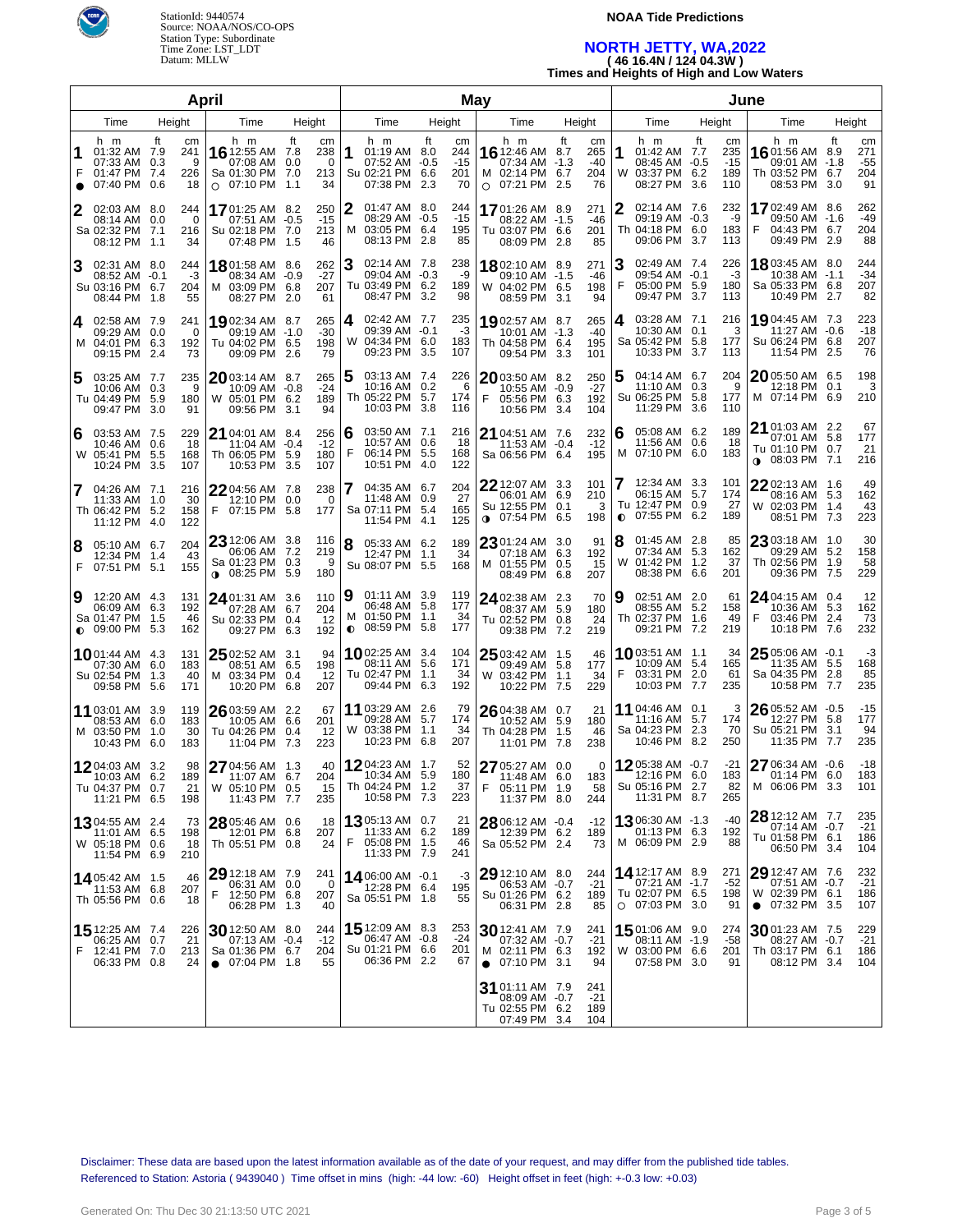

#### **NOAA Tide Predictions**

## **NORTH JETTY, WA,2022 ( 46 16.4N / 124 04.3W )**

**Times and Heights of High and Low Waters**

| July           |                                                                        |               |                                |                                                                                                     |      |                               |                                                                                |      |                                 | <b>August</b>                                                                    |                   |                             |                                                                         |                                                 |                                                                               |                  |                           |
|----------------|------------------------------------------------------------------------|---------------|--------------------------------|-----------------------------------------------------------------------------------------------------|------|-------------------------------|--------------------------------------------------------------------------------|------|---------------------------------|----------------------------------------------------------------------------------|-------------------|-----------------------------|-------------------------------------------------------------------------|-------------------------------------------------|-------------------------------------------------------------------------------|------------------|---------------------------|
| Time<br>Height |                                                                        | Time          | Height                         |                                                                                                     | Time | Height                        |                                                                                | Time | Height                          |                                                                                  | Time              | Height                      | Time                                                                    | Height                                          |                                                                               |                  |                           |
| 1<br>F         | h m<br>01:59 AM 7.4<br>09:00 AM -0.6<br>03:53 PM<br>08:51 PM 3.3       | ft<br>6.1     | cm<br>226<br>-18<br>186<br>101 | h m<br>16 02:43 AM 8.3<br>09:29 AM -1.6<br>Sa 04:14 PM 6.9<br>09:37 PM 1.9                          | ft   | cm<br>253<br>-49<br>210<br>58 | h m<br>1<br>03:05 AM 6.8<br>09:31 AM -0.5<br>M 04:14 PM 6.5<br>09:50 PM 1.8    | ft   | cm<br>207<br>$-15$<br>198<br>55 | h m<br>16 04:18 AM 6.5<br>10:14 AM<br>Tu 04:50 PM 7.1<br>10:58 PM 0.6            | ft<br>0.1         | cm<br>198<br>3<br>216<br>18 | h m<br>1<br>04:30 AM 5.7<br>10:01 AM<br>Th 04:26 PM<br>10:55 PM 0.3     | ft<br>cm<br>174<br>37<br>1.2<br>7.4<br>226<br>9 | h m<br><b>16</b> 05:52 AM<br>10:49 AM<br>05:05 PM 6.6<br>F                    | ft<br>5.1<br>2.7 | cm<br>155<br>82<br>201    |
| 2              | 02:36 AM 7.3<br>09:31 AM -0.5<br>Sa 04:28 PM<br>09:31 PM 3.1           | 6.1           | 223<br>$-15$<br>186<br>94      | 1703:37 AM 7.7<br>10:12 AM -1.1<br>Su 04:58 PM 7.0<br>10:32 PM 1.7                                  |      | 235<br>$-34$<br>213<br>52     | 2<br>03:48 AM 6.4<br>$10:00$ AM $-0.1$<br>Tu 04:42 PM 6.6<br>10:32 PM 1.6      |      | 195<br>-3<br>201<br>49          | <b>17</b> 05:13 AM<br>10:51 AM<br>W 05:28 PM 7.0<br>11:53 PM 0.7                 | 5.8<br>1.0        | 177<br>30<br>213<br>21      | 2<br>05:30 AM 5.2<br>10:40 AM 2.0<br>F<br>05:07 PM 7.4<br>11:56 PM 0.4  | 158<br>61<br>226<br>12                          | 17 12:06 AM 0.7<br>06:59 AM 4.8<br>Sa 11:39 AM 3.4<br><b>0</b> 05:50 PM 6.2   |                  | 21<br>146<br>104<br>189   |
|                | 03:15 AM 7.0<br>10:02 AM -0.4<br>Su 05:01 PM 6.1<br>10:13 PM 2.9       |               | 213<br>$-12$<br>186<br>88      | 18.04:33 AM 6.9<br>10:53 AM -0.5<br>M 05:41 PM 7.0<br>11:30 PM 1.5                                  |      | 210<br>$-15$<br>213<br>46     | 3<br>04:36 AM 5.9<br>10:33 AM 0.5<br>W 05:14 PM 6.9<br>11:23 PM 1.3            |      | 180<br>15<br>210<br>40          | <b>18</b> 06:15 AM<br>11:32 AM<br>Th 06:09 PM                                    | 5.1<br>1.9<br>6.8 | 155<br>58<br>207            | 3<br>06:45 AM 4.7<br>11:32 AM 2.7<br>Sa 06:00 PM 7.3<br>$\bullet$       | 143<br>82<br>223                                | <b>18</b> 01:14 AM 1.0<br>08:14 AM 4.7<br>Su 12:49 PM 3.8<br>06:53 PM 5.9     |                  | 30<br>143<br>116<br>180   |
| 4              | 03:59 AM 6.6<br>10:35 AM -0.1<br>M 05:35 PM 6.2<br>11:01 PM 2.7        |               | 201<br>-3<br>189<br>82         | 19,05:33 AM 6.1<br>11:35 AM 0.4<br>Tu 06:24 PM 7.0                                                  |      | 186<br>12<br>213              | 4<br>05:35 AM 5.3<br>11:12 AM 1.2<br>Th 05:53 PM 7.1                           |      | 162<br>37<br>216                | 19 12:55 AM 0.9<br>07:25 AM 4.7<br>F<br>12:22 PM 2.7<br>$0.06:55 \text{ PM}$ 6.5 |                   | 27<br>143<br>82<br>198      | 01:15 AM 0.4<br>4<br>08:13 AM 4.6<br>Su 12:45 PM 3.3<br>07:07 PM 7.1    | 12<br>140<br>101<br>216                         | 1902:27 AM 1.0<br>09:26 AM 4.9<br>M 02:11 PM 3.9<br>08:10 PM 5.8              |                  | 30<br>149<br>119<br>177   |
|                | 04:49 AM 6.1<br>11:12 AM 0.3<br>Tu 06:11 PM 6.4<br>11:57 PM 2.4        |               | 186<br>9<br>195<br>73          | 20 12:32 AM 1.4<br>06:38 AM 5.4<br>W 12:21 PM 1.2<br>07:09 PM 7.0<br>$\bullet$                      |      | 43<br>165<br>37<br>213        | 12:25 AM 1.1<br>06:50 AM 4.8<br>F<br>12:00 PM 2.0<br>06:41 PM 7.2<br>$\bullet$ |      | 34<br>146<br>61<br>219          | 2002:04 AM 0.8<br>08:43 AM<br>Sa 01:26 PM<br>07:51 PM                            | 4.6<br>3.3<br>6.3 | 24<br>140<br>101<br>192     | 02:39 AM 0.2<br>5<br>09:36 AM 4.8<br>02:16 PM 3.5<br>м<br>08:27 PM 7.1  | 6<br>146<br>107<br>216                          | 2003:32 AM 0.8<br>10:25 AM 5.3<br>Tu 03:23 PM 3.5<br>09:24 PM 5.9             |                  | 24<br>162<br>107<br>180   |
| 6              | 05:51 AM 5.5<br>11:54 AM<br>W 06:50 PM                                 | 0.9<br>6.7    | 168<br>27<br>204               | $21$ 01:38 AM $\,$ 1.1<br>07:51 AM 4.9<br>Th 01:12 PM 2.0<br>07:56 PM 7.0                           |      | 34<br>149<br>61<br>213        | 6<br>$01:39$ AM $0.8$<br>08:17 AM 4.5<br>Sa 01:03 PM 2.7<br>07:38 PM 7.4       |      | 24<br>137<br>82<br>226          | 21 03:12 AM 0.7<br>09:57 AM<br>Su 02:38 PM<br>08:54 PM                           | 4.8<br>3.6<br>6.3 | 21<br>146<br>110<br>192     | 03:52 AM -0.3<br>6<br>10:44 AM 5.4<br>Tu 03:37 PM 3.1<br>09:45 PM 7.3   | -9<br>165<br>94<br>223                          | 21 04:25 AM 0.5<br>11:11 AM 5.7<br>W 04:21 PM 3.0<br>10:25 PM 6.2             |                  | 15<br>174<br>91<br>189    |
|                | 01:03 AM 2.0<br>07:06 AM<br>Th 12:45 PM<br>$Q$ 07:35 PM 7.0            | -5.0<br>- 1.5 | 61<br>152<br>46<br>213         | <b>22</b> 02:45 AM 0.8<br>09:07 AM 4.7<br>F<br>02:09 PM 2.7<br>08:46 PM 7.0                         |      | 24<br>143<br>82<br>213        | 02:56 AM 0.3<br>09:43 AM 4.7<br>Su 02:20 PM 3.2<br>08:44 PM                    | 7.6  | 9<br>143<br>98<br>232           | <b>22</b> 04:12 AM 0.4<br>10:58 AM<br>M 03:44 PM<br>09:55 PM                     | 5.2<br>3.5<br>6.4 | 12<br>158<br>107<br>195     | 7<br>04:53 AM -0.8<br>11:37 AM 5.9<br>W 04:44 PM 2.5<br>10:53 PM 7.6    | $-24$<br>180<br>76<br>232                       | 22 05:08 AM 0.1<br>11:49 AM 6.1<br>Th 05:10 PM 2.3<br>11:16 PM 6.5            |                  | 3<br>186<br>70<br>198     |
| 8<br>F         | 02:13 AM 1.3<br>08:30 AM 4.8<br>01:43 PM 2.1<br>08:24 PM 7.4           |               | 40<br>146<br>64<br>226         | $2303:47$ AM 0.4<br>10:18 AM 4.9<br>Sa 03:09 PM 3.1<br>09:35 PM 7.0                                 |      | 12<br>149<br>94<br>213        | 8<br>04:07 AM -0.3<br>10:56 AM 5.1<br>м<br>03:37 PM 3.2<br>09:51 PM            | 7.9  | -9<br>155<br>98<br>241          | 23 05:03 AM 0.0<br>11:46 AM<br>Tu 04:41 PM<br>10:49 PM 6.6                       | 5.6<br>3.2        | 0<br>171<br>98<br>201       | 8<br>05:44 AM -1.2<br>12:22 PM 6.5<br>Th 05:42 PM 1.7<br>11:52 PM 7.8   | $-37$<br>198<br>52<br>238                       | 23 05:45 AM -0.1<br>12:22 PM 6.4<br>F<br>05:53 PM 1.7                         |                  | -3<br>195<br>52           |
| 9              | 03:20 AM 0.6<br>09:52 AM<br>Sa 02:47 PM 2.6<br>09:17 PM 7.8            | - 4.9         | 18<br>149<br>79<br>238         | $24$ 04:42 AM 0.0<br>11:20 AM 5.2<br>Su 04:06 PM 3.3<br>10:24 PM 7.1                                |      | 0<br>158<br>101<br>216        | 9<br>$05:08$ AM $-1.0$<br>11:56 AM 5.6<br>Tu 04:46 PM 3.0<br>10:56 PM          | 8.2  | $-30$<br>171<br>91<br>250       | 24 05:46 AM -0.3<br>12:28 PM<br>W 05:31 PM 2.8<br>11:36 PM 6.9                   | 5.9               | -9<br>180<br>85<br>210      | 9<br>06:30 AM -1.3<br>01:03 PM 6.9<br>F<br>06:35 PM 1.0                 | $-40$<br>210<br>30                              | 24 12:01 AM 6.7<br>06:20 AM -0.2<br>Sa 12:52 PM 6.7<br>06:34 PM 1.1           |                  | 204<br>-6<br>204<br>34    |
|                | 1004:23 AM -0.2<br>11:05 AM<br>Su 03:51 PM 3.0<br>10:11 PM             | 5.3<br>8.2    | -6<br>162<br>91<br>250         | $25\frac{05:30 \text{ AM} - 0.3}{0.3 \text{ AM}}$<br>12:11 PM 5.6<br>M 04:59 PM 3.4<br>11:09 PM 7.2 |      | -9<br>171<br>104<br>219       | <b>10</b> 06:03 AM $-1.4$<br>12:47 PM 6.1<br>W 05:48 PM 2.6<br>11:55 PM 8.4    |      | -43<br>186<br>79<br>256         | 25 06:25 AM -0.5<br>01:04 PM 6.1<br>Th 06:15 PM 2.4                              |                   | $-15$<br>186<br>73          | 10 12:46 AM 7.9<br>07:11 AM -1.2<br>Sa 01:41 PM 7.2<br>$O$ 07:25 PM 0.4 | 241<br>$-37$<br>219<br>12                       | 25 12:43 AM 6.9<br>06:52 AM -0.1<br>Su 01:20 PM 7.0<br>$\bullet$ 07:12 PM 0.6 |                  | 210<br>-3<br>213<br>18    |
|                | 11 05:21 AM -0.9<br>12:07 PM<br>M 04:53 PM 3.1<br>11:06 PM             | - 5.7<br>8.6  | -27<br>174<br>94<br>262        | $2606:14$ AM $-0.5$<br>12:56 PM 5.9<br>Tu 05:48 PM 3.3<br>11:52 PM 7.3                              |      | -15<br>180<br>101<br>223      | 11 06:53 AM -1.8<br>01:33 PM 6.5<br>Th 06:45 PM 2.0                            |      | -55<br>198<br>61                | $2612:19$ AM $7.0$<br>06:59 AM -0.7<br>F<br>01:37 PM 6.3<br>06:57 PM 2.0         |                   | 213<br>$-21$<br>192<br>61   | 11 01:36 AM 7.7<br>07:50 AM -0.9<br>Su 02:17 PM 7.4<br>08:11 PM 0.0     | 235<br>$-27$<br>226<br>0                        | 26 01:25 AM 6.9<br>07:24 AM 0.1<br>M 01:46 PM 7.2<br>07:50 PM 0.1             |                  | 210<br>3<br>219<br>3      |
|                | 1206:17 AM -1.5<br>01:03 PM<br>Tu 05:54 PM 3.0                         | 6.1           | -46<br>186<br>91               | $2706:53$ AM $-0.7$<br>01:36 PM 6.0<br>W 06:34 PM 3.1                                               |      | $-21$<br>183<br>94            | 12 12:51 AM 8.4<br>07:39 AM -1.8<br>F 02:16 PM 6.8<br>$O$ 07:38 PM 1.5         |      | 256<br>$-55$<br>207<br>46       | 27 12:58 AM 7.1<br>07:31 AM -0.7<br>Sa 02:06 PM 6.4<br>07:35 PM 1.6<br>$\bullet$ |                   | 216<br>$-21$<br>195<br>49   | 1202:24 AM 7.3<br>08:26 AM -0.4<br>02:51 PM 7.5<br>М<br>08:56 PM -0.2   | 223<br>$-12$<br>229<br>-6                       | 27 02:07 AM 6.8<br>07:55 AM 0.5<br>Tu 02:12 PM<br>08:27 PM -0.2               | 7.5              | 207<br>15<br>229<br>-6    |
|                | 13 12:01 AM 8.8<br>07:09 AM -1.8<br>W 01:54 PM 6.4<br>$O$ 06:53 PM 2.8 |               | 268<br>-55<br>195<br>85        | 28 12:33 AM 7.3<br>07:30 AM -0.8<br>Th 02:13 PM 6.1<br>$\bullet$ 07:16 PM 2.9                       |      | 223<br>$-24$<br>186<br>88     | 1301:44 AM 8.2<br>08:21 AM -1.7<br>Sa 02:57 PM 7.0<br>08:29 PM 1.1             |      | 250<br>-52<br>213<br>34         | 28 01:37 AM 7.0<br>08:01 AM -0.6<br>Su 02:33 PM 6.6<br>08:12 PM 1.2              |                   | 213<br>$-18$<br>201<br>37   | 1303:13 AM 6.8<br>09:01 AM 0.3<br>Tu 03:24 PM 7.4<br>09:40 PM -0.2      | 207<br>9<br>226<br>-6                           | 28 02:50 AM 6.6<br>08:27 AM 1.0<br>W 02:40 PM 7.8<br>09:06 PM -0.5            |                  | 201<br>30<br>238<br>$-15$ |
|                | 14 12:56 AM 8.8<br>07:59 AM -2.0<br>Th 02:43 PM 6.6<br>07:49 PM 2.5    |               | 268<br>-61<br>201<br>76        | 29 01:11 AM 7.3<br>08:03 AM -0.8<br>F<br>02:47 PM 6.2<br>07:56 PM 2.7                               |      | 223<br>$-24$<br>189<br>82     | <b>14</b> 02:35 AM 7.8<br>09:00 AM -1.3<br>Su 03:36 PM 7.2<br>09:18 PM 0.8     |      | 238<br>-40<br>219<br>24         | 29 02:16 AM 6.9<br>08:30 AM -0.4<br>M 02:59 PM 6.8<br>08:49 PM 0.9               |                   | 210<br>$-12$<br>207<br>27   | 14 04:02 AM 6.2<br>09:34 AM 1.1<br>W 03:56 PM 7.3<br>10:24 PM 0.0       | 189<br>34<br>223<br>0                           | 29 03:37 AM 6.2<br>09:00 AM 1.6<br>Th 03:11 PM 7.9<br>09:48 PM -0.5           |                  | 189<br>49<br>241<br>$-15$ |
|                | 1501:50 AM 8.7<br>08:45 AM -1.9<br>F 03:29 PM 6.8<br>08:43 PM 2.2      |               | 265<br>-58<br>207<br>67        | $30$ 01:48 AM 7.2<br>08:34 AM -0.8<br>Sa 03:18 PM 6.2<br>08:34 PM 2.4                               |      | 219<br>-24<br>189<br>73       | <b>15</b> 03:26 AM 7.2<br>09:38 AM -0.7<br>M 04:13 PM 7.2<br>10:07 PM 0.6      |      | 219<br>$-21$<br>219<br>18       | 30 02:56 AM 6.6<br>08:58 AM 0.0<br>Tu 03:24 PM 7.0<br>09:26 PM 0.6               |                   | 201<br>0<br>213<br>18       | 1504:54 AM 5.7<br>10:09 AM 1.9<br>Th 04:28 PM 7.0<br>11:11 PM 0.3       | 174<br>58<br>213<br>9                           | 3004:30 AM 5.8<br>09:37 AM 2.2<br>F<br>03:49 PM 7.9<br>10:38 PM -0.3          |                  | 177<br>67<br>241<br>-9    |
|                |                                                                        |               |                                | 31 02:26 AM 7.1<br>09:03 AM -0.7<br>Su 03:46 PM 6.3<br>09:11 PM 2.1                                 |      | 216<br>$-21$<br>192<br>64     |                                                                                |      |                                 | 31 03:40 AM 6.2<br>09:28 AM 0.5<br>W 03:52 PM 7.2<br>10:07 PM 0.4                |                   | 189<br>15<br>219<br>12      |                                                                         |                                                 |                                                                               |                  |                           |